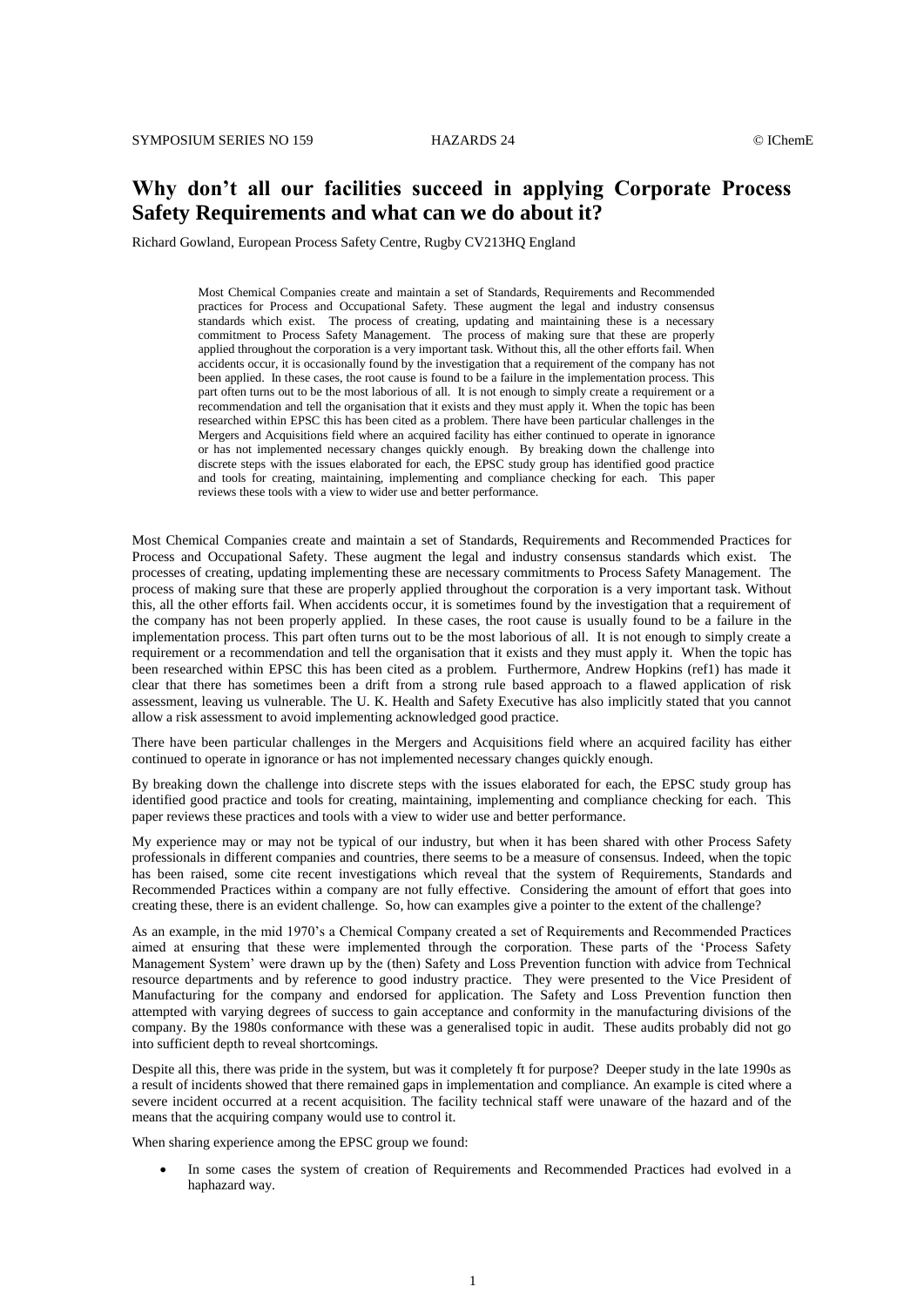#### SYMPOSIUM SERIES NO 159 HAZARDS 24 CIChemE

- Sometimes the operating facility staff did not know necessary detail of the Requirements and Recommended Practices. The range went from detailed knowledge to complete ignorance of even the existence of the system.
- Some facility staff believed that 'residual' locally created standards dating from the 1970s still applied. Although these had been drawn up in the enthusiasm of local EH&S people to show commitment to safety. These were 'localised' and seemed to have no real owner. They were often flawed and never benchmarked for applicability or suitability.
- People were confused about the nature of a Requirement and a Recommended Practice.
- Some felt it unnecessary to conform to a Requirement which seemed to have emanated from the desk of a 'safety department' with little understanding of the plant realities. 'Do I really have to do this?'
- Some 'end users' felt powerless to influence change and as a result selectively ignored requirements.
- Recommended Practices were seen to be an optional choice  $-$  a 'take it or leave it' option. There were no mechanisms for explaining why a Recommended Practice was not followed or the justification of an alternative – and equivalent practice being followed
- Changes in technology were affecting the technical content of this part of the corporate management system but the custodians were very nervous about changing these foundations of Process Safety. So there was perpetual 'ratcheting up' of detail to be conformed with.
- When changes were made to the Requirements and Recommended Practices, justifying and communicating the changes was sporadic. No criteria were set to answer the question:
	- o Is this requirement for existing facilities or for future projects? In other words, the 'retro-fit' question.
- Problems were occurring in newly acquired facilities where standards were lower and no programme had been established for improvement. In one case outside Europe, a company experienced a serious accident in a recently acquired company's flammable storage facility where a Recommended Practice had not been known by the operators.
- Joint ventures with other companies, sometimes with the minority asset owner operating to higher standards had proved a challenge but was usually properly handled and the higher standards adopted within a reasonable time frame.
- Most companies have a system of new project management which ensures that new facilities are in full compliance.

This seems to be a long list of deficiencies and challenges, but it is a combination of the inputs of many partners. Each is worth considering when we decide "What can we do about it?" This is how the EPSC group has addressed the challenges. The results of a survey of member experience is in an appendix which is in the oral presentation of this paper and available fro[m Rgowland-epsc@icheme.org](mailto:Rgowland-epsc@icheme.org)

### **What can we do about it?**

#### **Creating the requirements and recommended practices**

#### **a) PROCESS SAFETY REQUIREMENTS**

- The mandatory requirements for the technical and operational methods to manage Process Safety.
- Application company wide in all businesses.
- Approved and resourced by company and business leaders
- Describe what 'must be done' but leaves the detail on 'how' to the Recommended Practice or Guidance level.

Company Requirements and may exceed legal requirements in some countries. Over the last few years this has become a smaller issue as regulators learn and apply good practice from industry. An interesting question is now arising: If a country 'legal' requirement is different or apparently more 'stringent' than a company's norm:

What approach is needed?

- Challenge the demand?
- Seek an alternative?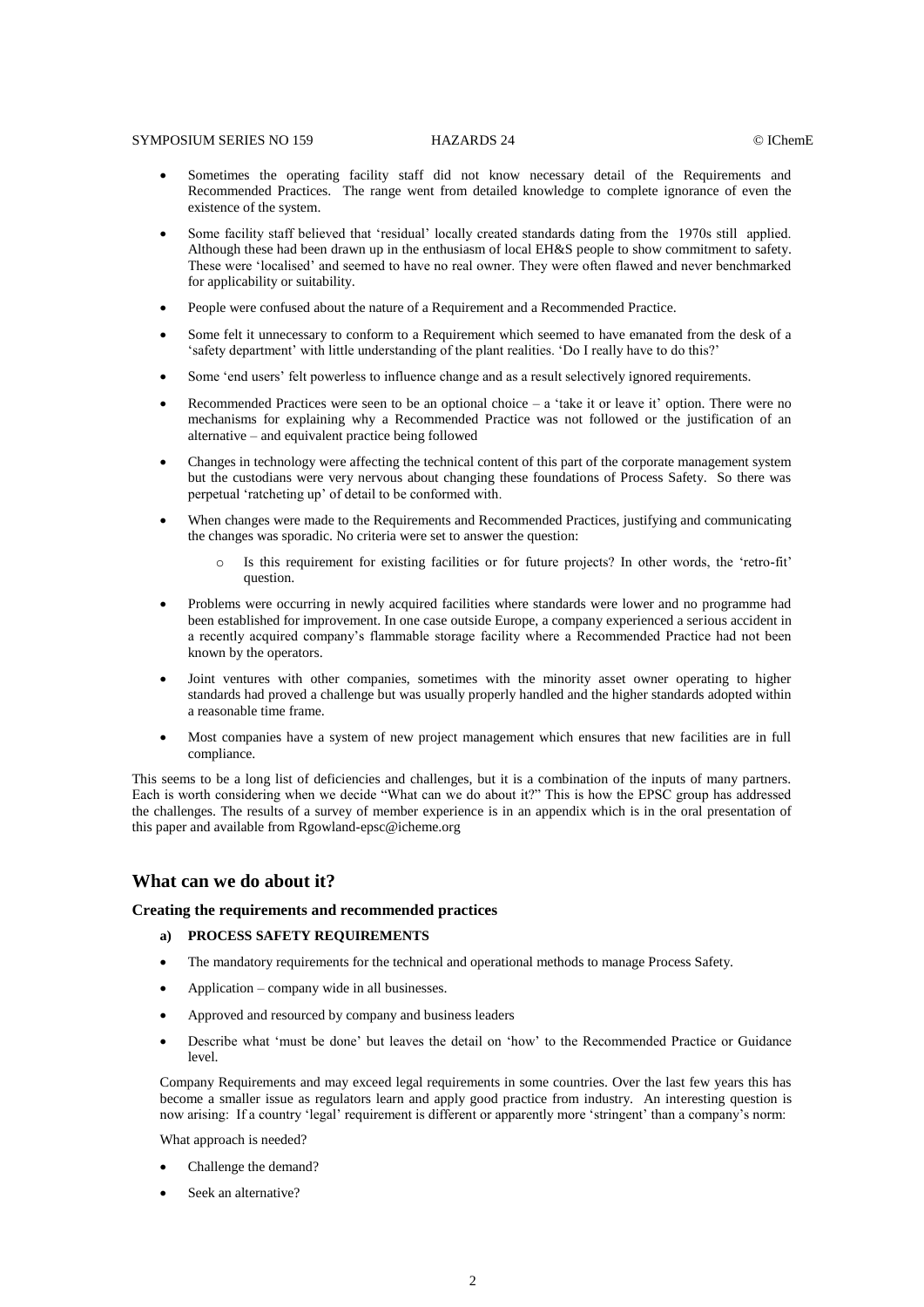#### And,

If the country 'legal' requirement is applied in the country requiring it, should it affect the company's own requirement in other countries?

These are emerging questions and up to date, companies do not report any difficulties in this area. So far, company requirements mostly exceed those of the regulators.

#### **b) RECOMMENDED PRACTICES**

 The recommended methods by which the Requirements are implemented and managed. When implemented they ensure that performance is in line with requirements.

# **c) GUIDANCE AND ACCEPTED/GOOD/BEST PRACTICE**

 Guidance on methods by which the Requirements are implemented and managed. When implemented, they ensure that performance is in line with requirements. Examples (from literature, academia, benchmarking and consultation) of Accepted/Good/Best Practice are usually at this level.

How are each of these 3 level 'instruments' (a, b, c,) created?

- Cooperation between Process Safety Expertise, Process Design, Technology Expertise, EH&S Legal Compliance expertise, Operations Technical and Technology Leadership.
- Technical Leadership: by Process Safety Expertise. This process must include a practicability check (i.e. Is implementation practical? Are all affected facilities capable of implementation? What opportunities are there for feedback and adjustment?)
- Resources needed: International Standards, Legal Requirements, Technical Literature, Company Expertise and experience, Process Technology Benchmarking with similar industry. We should ask the question: Is an industry (or company) published practice the most efficient way to achieve our goals? Examples include IEC 61511, API 752.

How are the Requirements and Recommended Practices adopted and endorsed?

Process Safety Requirements endorsed, supported and resources by the company leadership.

#### **What is the process for top level and business approval?**

- Standards are formally presented at a specific 'workshop' for the company leadership where:
	- o Technical and managerial issues
	- o justification,
	- o impact assessment
	- o Resource needs
	- o Decisions on Retrofit or not?

are fully understood and accepted. This proceeds to validation and mandating at company leadership level based on the results of the standards created.. This approval is made clear to each business unit of the company by their leadership. This results in the businesses 'pulling' on the Process Safety Expertise function to help them implement something that has already been accepted by their business leadership. When this is done, the whole process of managing Requirements is transformed.

# **Communicating and training**

Probably, the most important part of this is to make sure that the engineers at facilities understand the system OF Requirements and Recommended Practices. Training requirements should be relatively routine since the Requirements and Recommended Practices should be clear enough to leave no space for misunderstanding. Most companies include such training for plant based operations engineers. A good self assessment tools should augment the knowledge of a user.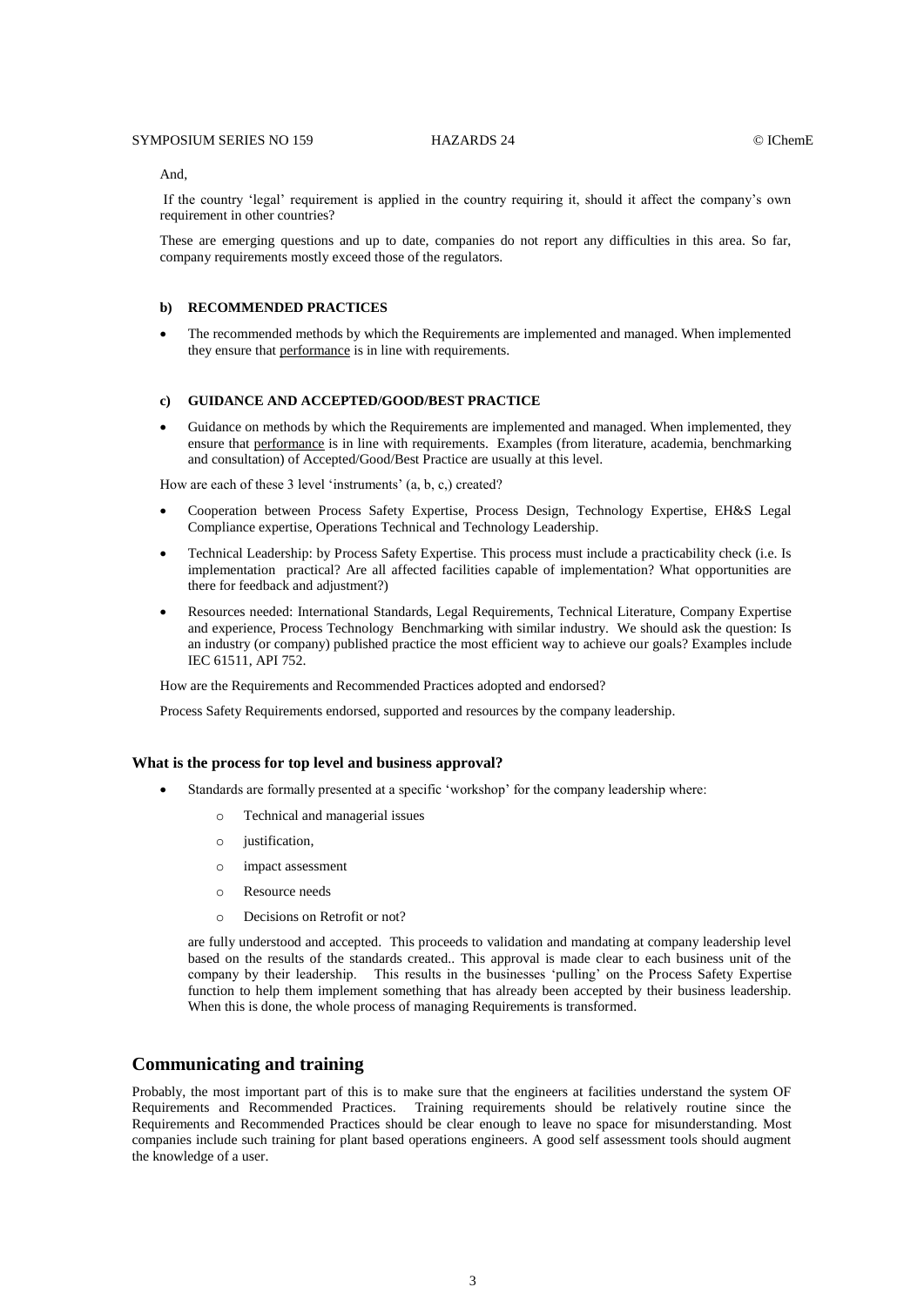#### **Ongoing management of requirements and recommended practices**

Generally updating the instruments will be carried out by a team similar to that which created them. A key aspect of this will be to take opportunities for feedback from users and clear statements about retro fit policy.

# **Variance process**

A 'variance' process is used by some companies. This allows a user to propose a waiver of application of a particular requirement at a facility or within a business section. Alternative and technically equivalent methods may also be approved. In all cases, companies report that they require proper technical and senior management approval and periodic renewal of authorisation for such matters.

# **Application to newly acquired facilities**

This remains a challenge and needs to be formalised. Ideally Process Safety expertise needs to be involved at the Due Diligence which precedes an acquisition. At that stage a preliminary gap assessment can be made. This is seen as an essential step since the cost of closing the gaps will affect the economics for the enterprise. This would seem a simple and obvious step, however, since most acquisitions are made for commercial reasons resistance sometimes is encountered because of (probably spurious) confidentiality issues and a belief that Process Safety expertise will kill the economic case by demanding a 'gold plating' upgrade. The period allowed for compliance to be complete should be set. Companies quote periods of (typically) 3 years for those requirements not requiring significant capital expenditure. For those requirements needing significant investment, the project process would be started within the 3 year period.

In many cases, the two way transfer of technical and other staff assists the transformation process.

# **Application to joint ventures**

These can in principle be treated similarly to acquired facilities. EPSC members report that Joint Ventures do not normally present problems. Those companies who were in joint ventures where they were in the position of minority owner report that they had few difficulties in enforcing the right standards.

We cannot assume that acquired facilities always have inferior systems. In one merger event, it became clear that the 'junior' partner in some areas needed to upgrade their Process Safety, but in other important areas their systems were superior. This motivated changes for both divisions of the merged company.

# **Checking degree of compliance**

This is a crucial area for attention. If a proper management process is in place, this should be straightforward, although it seems to fail more than it should. Self Assessments should be guided by simple tools such as those illustrated in the appendix which is in the oral presentation of this paper and available from [Rgowland](mailto:Rgowland-epsc@icheme.org)[epsc@icheme.org](mailto:Rgowland-epsc@icheme.org)

One company reported a dramatic change in the understanding of Requirements and Recommended Practices by users immediately they were presented with self assessment tools. These described the Requirement and Practice which should be in place and required an entry.

For each technical description.

e.g.

- Ball and Plug valves in flammable service are 'FIRE SAFE' to a specific national standard:
- There is an up to date (reviewed in the past 3 years) plot plan indicating the hazardous areas in the facility (ref ATEX).

The answers provided by the engineers at the facilities:

- Fully complied with? yes/ no
- Current Variance/waiver in place? yes/no
- Description of approved alternative method
- Not applicable in this technology? n.a.